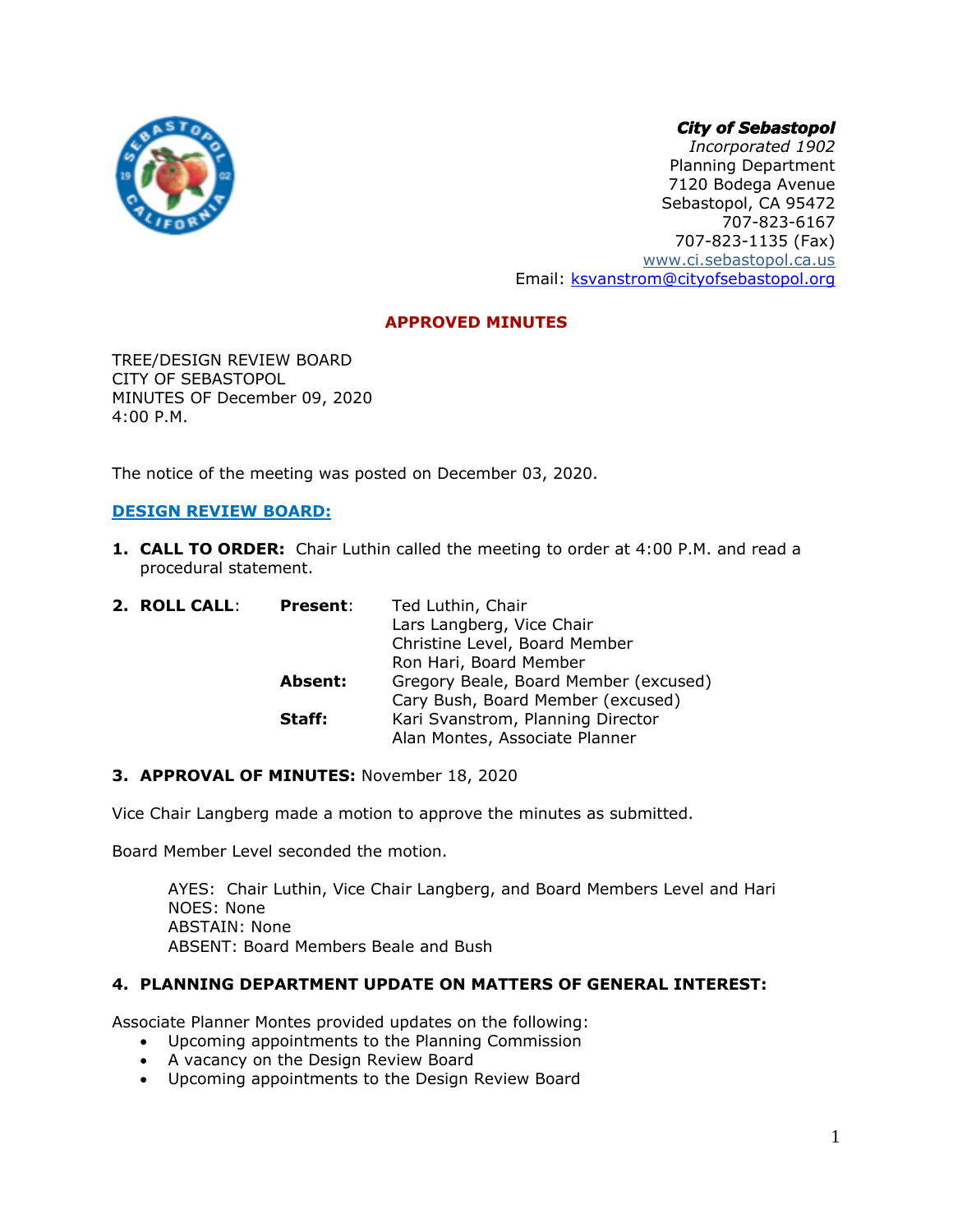Associate Planner Montes asked Chair Luthin if he would be willing to continue his role until appointments to the Design Review Board occur.

Chair Luthin responded in the affirmative.

Associate Planner Montes continued his updates as follows:

• Upcoming Council items

There were no questions of staff.

# **5. COMMENTS FROM THE PUBLIC REGARDING ITEMS NOT ON THE AGENDA:** None.

**6. STATEMENTS OF CONFLICTS OF INTEREST:** Board Member Bush and Board Member Beale were absent due to a conflict with item 7A.

# **7. REGULAR AGENDA:**

**A. DESIGN REVIEW – 6950 Burnett Street, The Livery –** Project #2020-10 – This is a Design Review application, requesting approval to modify an existing commercial structure at the corner of Burnett and South Main Street. The existing two-story, mixed use building is proposed to be completely renovated (interior and exterior). The first level is proposed to house a food hall / marketplace with shared seating including an indooroutdoor covered porch. The second level is proposed to be one or more standalone tenants, potentially restaurant(s) and/or retail/offices. The roof level is proposed to be developed as an outdoor patio / roof deck with beverage services and access to menus from restaurants on lower levels. An elevator/stair tower is planned for access to all levels. (Not, Use Permits, if any, that may be required for uses, will be reviewed as separate applications.) This item first came before the Board on May 06, 2020. This item was continued from the Board meeting on November 18, 2020.

Chair Luthin introduced this item.

Associate Planner Montes presented the staff report.

Chair Luthin asked for questions of staff.

# **Lars Langberg, Vice Chair**

The drawings still say landscape is a deferred submittal, but that is not correct, we are reviewing that for approval today too, right?

# **Alan Montes, Associate Planner**

I believe the intention is that the landscape plan can be reviewed as part of the submittal.

# **Grace Meeks, Applicant**

The complete landscape package has been submitted. The intention is to make sure you had all the information on the trellises, that is where we have been showing all of the trellis information. That was information that you wanted to make sure was complete and clear. We have submitted it for that. Because we were submitting it, we wanted to bring you the entire landscape package, if it's possible to get it all approved today, that would be great. You did catch it on the front page, that was my mistake, I just did not change that from deferred submittal.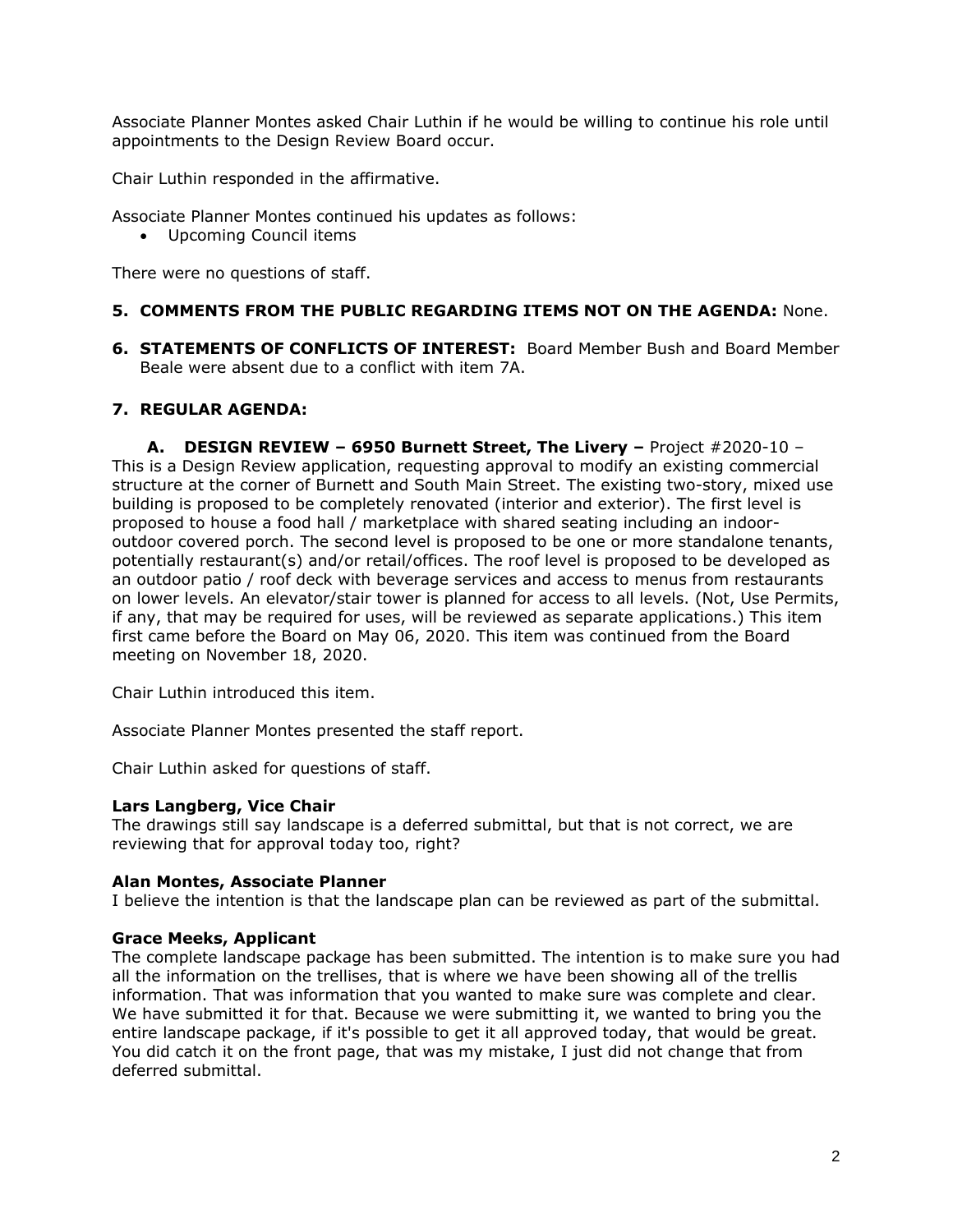## **Lars Langberg, Vice Chair**

Okay. How does the City review that whole landscape submittal with the water efficient ordinance, and so on? That is not something I know very well, and our landscape expert is not on this project. I assume that various City departments will review it.

### **Alan Montes, Associate Planner**

Yes, that is correct. I believe it is initially reviewed as part of the Planning review, then as part of the formal reviews, and then it is reviewed as part of the formal review for issuance of the Building Permit.

## **Lars Langberg, Vice Chair**

Yes, okay, that is it. Thank you for clarifying.

Hearing no further questions of staff, Chair Luthin invited the applicant to present.

Grace Meeks gave a presentation and was available for questions.

Chair Luthin asked for questions of Ms. Meeks.

### **Lars Langberg, Vice Chair**

Can you describe the floor plan change related because it looked like in the last iteration that there was a floor at the second level?

### **Grace Meeks, Applicant**

The floor plan did not change much at all.

### **Lars Langberg, Vice Chair**

I did not notice a floor plan change, but the elevation with the gray stucco makes it sort of feel like there is a floor there.

### **Grace Meeks, Applicant**

Referred to the plan, explained the difference that Vice Chair Langberg observed, and reiterated that the floor plan did not functionally change.

### **Lars Langberg, Vice Chair**

Okay, great, thank you.

### **Grace Meeks, Applicant**

You're welcome.

### **Lars Langberg, Vice Chair**

We are looking at the trellises. It was your choice to leave that corner without a trellis? You have it back further on that side to the east, but not at the corner.

### **Grace Meeks, Applicant**

That is correct. The trellises have remained where they were showing before.

### **Christine Level, Board Member**

A trellis technically would be open if I understand trellis correctly.

### **Grace Meeks, Applicant**

That is fine, the structure of it is layered like a typical trellis. We are covering it, so it is protected underneath.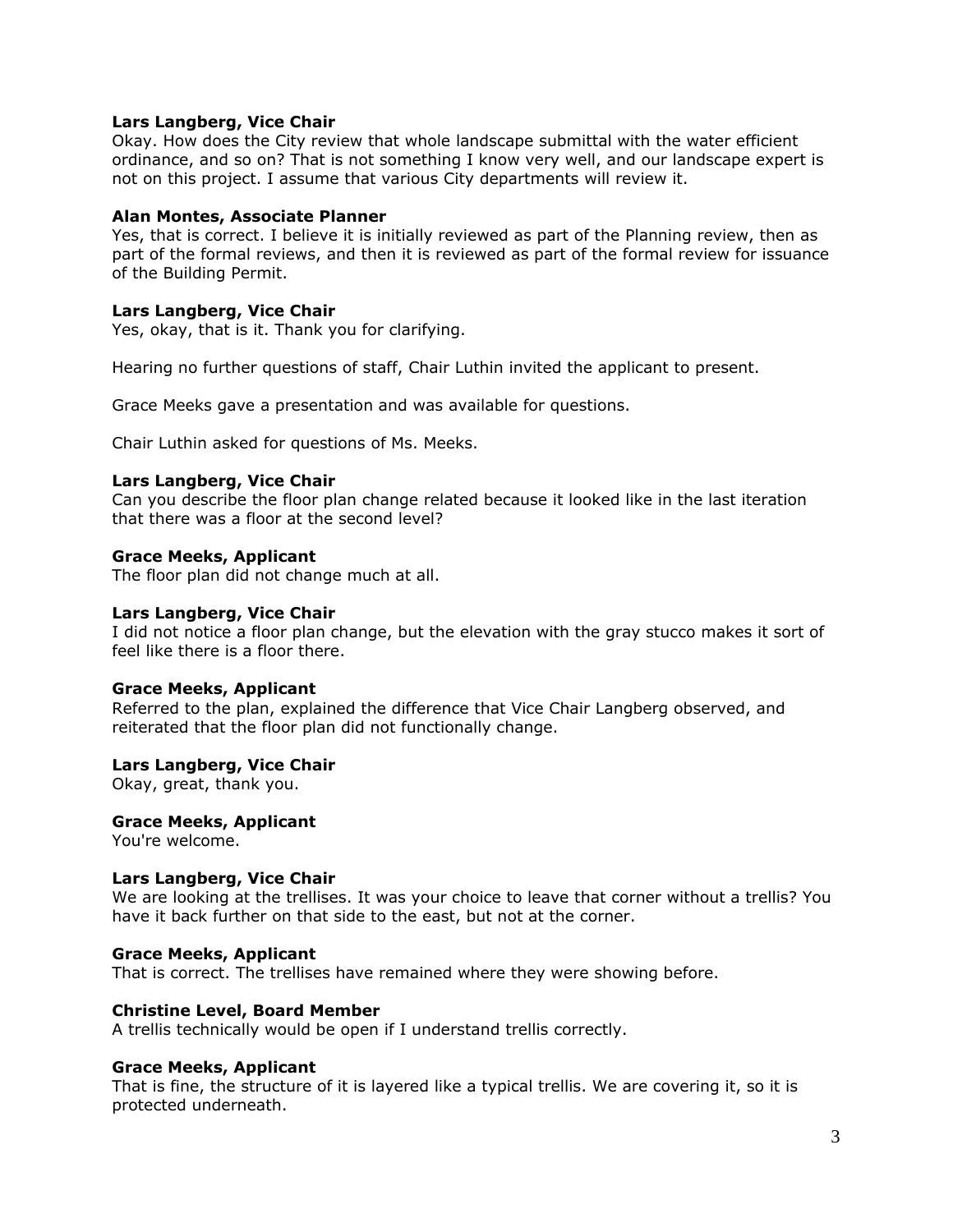# **Christine Level, Board Member**

Is it an open structure, or are you going to have doors?

### **Grace Meeks, Applicant**

No, it is open below. There are no walls on it, but there is a kind of sliding fabric that you can move over to help protect you a little bit. It is a sliding material, not a door. There are no walls on it but there are sliding partitions so it can be closed off on all four sides, but there is no actual door or structural walls. Does that make sense?

#### **Christine Level, Board Member**

It surprised me that it would end up looking like this because if you have got a solid roof on it, and you have no lateral bracing whatsoever on the structure, I am suspicious that will end up looking different in reality once this thing is designed.

#### **Grace Meeks, Applicant**

Instead of putting a kicker on there, an angled brace, we will put angled metal to create the shear that we need in order for this. Just like any trellis or structure we have, if you do not put a kicker or an angled brace on there, then you can typically handle it with a structural metal that is custom for it.

#### **Christine Level, Board Member**

What do you mean by structural metal?

#### **Grace Meeks, Applicant**

A plate, like an L bracket, a plate.

### **Ron Hari, Board Member**

That is engineering, not design.

#### **Christine Level, Board Member**

But if you had to put a real lateral system on it, it would look different than this.

#### **Grace Meeks, Applicant**

Our engineer has reviewed this and is confident that it can look like this.

#### **Christine Level, Board Member**

Okay. Can you please describe the other trellis, trellis A, to me?

### **Grace Meeks, Applicant**

Described referred to page L3.6 and described trellis A which is shown in the upper lefthand corner.

#### **Christine Level, Board Member**

You are just going to have these arches at certain spacing going down the trellis, these 2x2 HSS arches?

#### **Grace Meeks, Applicant**

Right, so that they create a framework for the landscape to hang from.

The Board continued discussion of the trellises (A,B,C, and D) and asked questions of Ms. Meeks.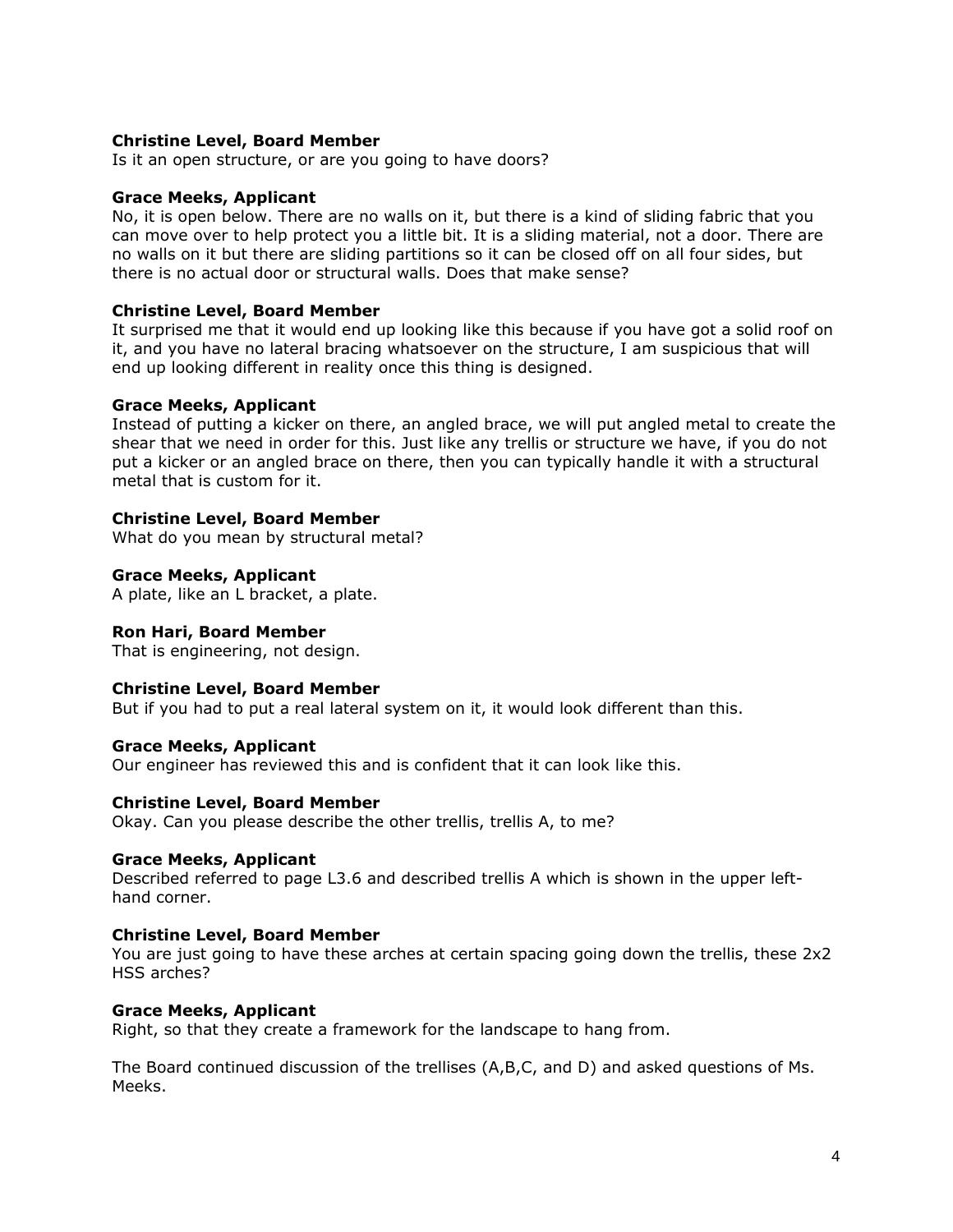Hearing nothing further, Chair Luthin asked if members of the public wished to speak on this item.

There were none.

Chair Luthin asked for Board deliberation.

# **Christine Level, Board Member**

The Board asked them to make some revisions to the to the project and I think that they did that. I am satisfied with the revisions, however, I would like to add a caveat, which is me generally speaking, because I do not know if we ever really addressed this. One of the issues that we have had with the Design Review Board in the past is, we approve one thing, and then something else gets built. Sometimes, you can hardly recognize the building that got built. If we are going to approve this, I would like to see that if changes are made to this, that it gets brought back to the Board. It should go without saying, but it happens all the time. How do we deal with that?

## **Alan Montes, Associate Planner**

In my experience, primarily elsewhere, minor changes can sometimes be handled by staff, unless it was something specifically touched on by the Board, in which case the changes would be brought back to the Board. I see no issue with adding that as a condition of approval.

# **Lars Langberg, Vice Chair**

Thank you for making the changes in relatively short order. I think the "water tower" is much better. As you work on it further, it could still use a level of detail, it changed material, which looks much nicer, but it is still sort of a big unarticulated volume, but I think it is much better and I am fine with that. I still think the corner of the building needs more. I am a little surprised there is not a sunshade structure there, which you did have, I think, even a while back. That corner seems it will get the most sun of any of them. Besides that, helping reinforce the corner, which I brought up before, but it is nothing I would hold up the project for. I am glad the column bases have changed. The landscape, which I made a comment about earlier, I have reviewed it as best I can. It seems fine, but it is not my expertise.

### **Ron Hari, Board Member**

I think it looks great.

### **Ted Luthin, Chair**

I will echo what everybody else said. I really appreciate the response to the comments and how quickly you turned around the changes that were made. I like what you have done with the water tower feature. I was not adamant about the concrete bases, but it does look better without them. I appreciate the landscape, although similar to Vice Chair Langberg, it is not my area of expertise. The landscape looks good to me and I appreciate you coming back with information about the trellises. I do also echo what Board Member Level was saying as that has been an issue in the past. What we think we are going to get, and what we get can sometimes be two different things. I appreciate her comments on that. I am all for approval of this project to move it further down the road.

### **Lars Langberg, Vice Chair**

Moved to approve this application as submitted.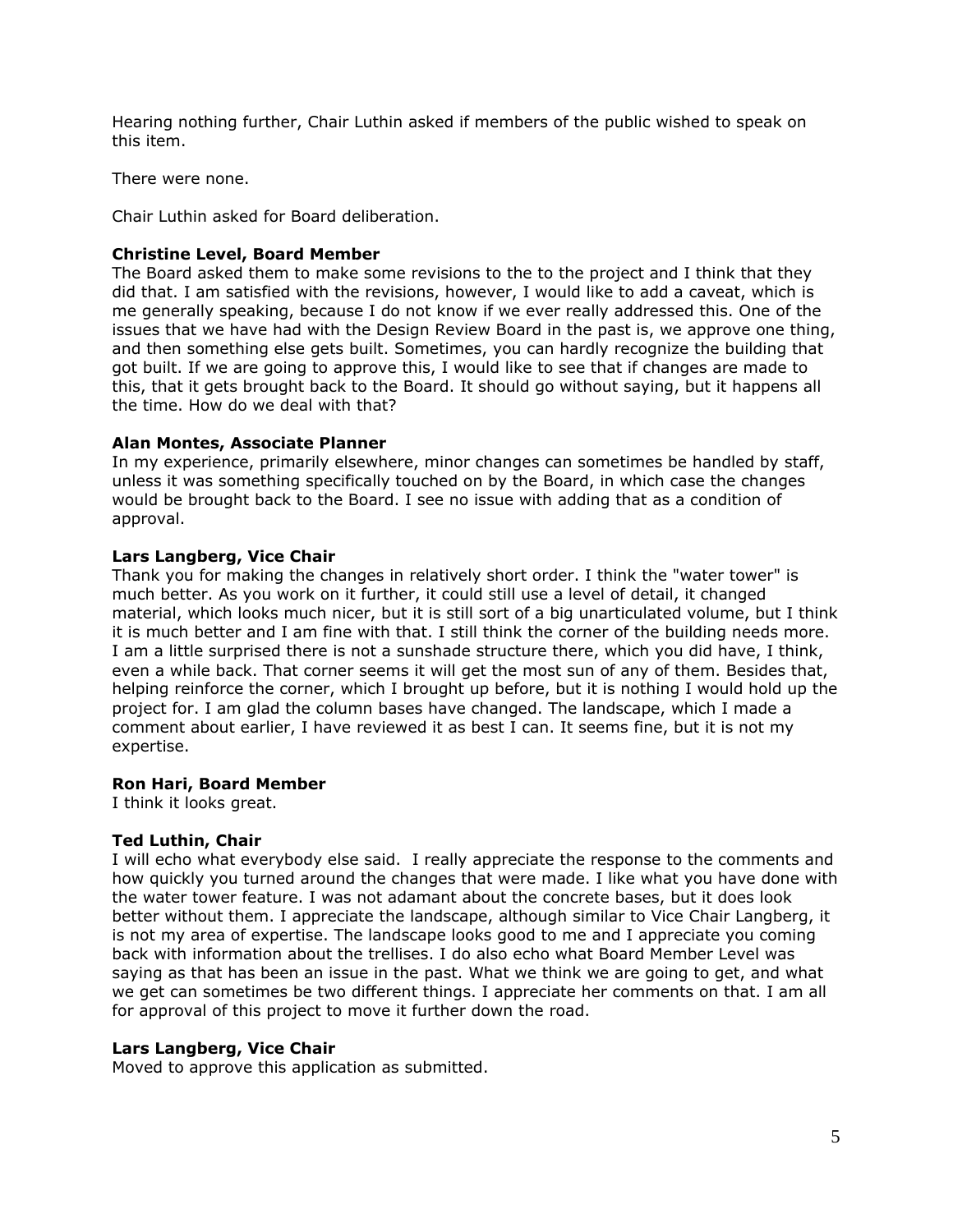# **Ron Hari, Board Member**

Seconded the motion.

## **Ted Luthin, Chair**

Invited discussion of the motion.

## **Christine Level, Board Member**

I want to add in the caveat about project revisions. If anything changes, it should return to the Board. Associate Planner Montes brought up minor changes, I do not know where you draw that line. I think that, since it is in a prominent location, we want to keep our eyes on it. A lot of things can happen with a project when you start to look at the budget, see what it is really going to cost, and so on. I think we should keep our eye on this project because it is in a prominent location. I do not know how to word that, and I do not know how to draw the line between minor and not minor.

## **Alan Montes, Associate Planner**

In my experience, that's director discretion. Typically, when I see a minor change, what I am looking at is, 1) did the Board previously look at or discuss this item, 2) does it change the actual physical appearance of the building, for example, if you are going from slate gray to dark gray, if it was not discussed, wasn't an issue, and wasn't a major concern of the Board, that could be a staff level modification or approval. If it is something significant that changes the look and aesthetics, such as, going from clear cedar to a redwood or something like that, that is something I would want to bring back to the Board. Anything that was previously discussed or identified as an issue by the Board in the past is something I'd want to get the Board's feedback on. I would review the minutes to make sure that the changed item was not discussed previously. That is how I would process it. It could also be phrased to require that changes return to the Board for review and consideration.

### **Christine Level, Board Member**

I would think that changes like color changes, material changes, the shapes of the structures, any kind of change like that, would be significant, not minor.

# **Ted Luthin, Chair**

Are you proposing to add that as a condition of approval?

### **Christine Level, Board Member**

Yes, that is what I am suggesting.

### **Ted Luthin, Chair**

Associate Planner Montes, can you craft a condition of approval to that effect?

# **Alan Montes, Associate Planner**

Yes.

### **Lars Langberg, Vice Chair**

That seems like something that we should just have as a blanket conditional approval for every project.

## **Christine Level, Board Member**

I think so too. Absolutely. I am trying to protect against the surprise building that shows up.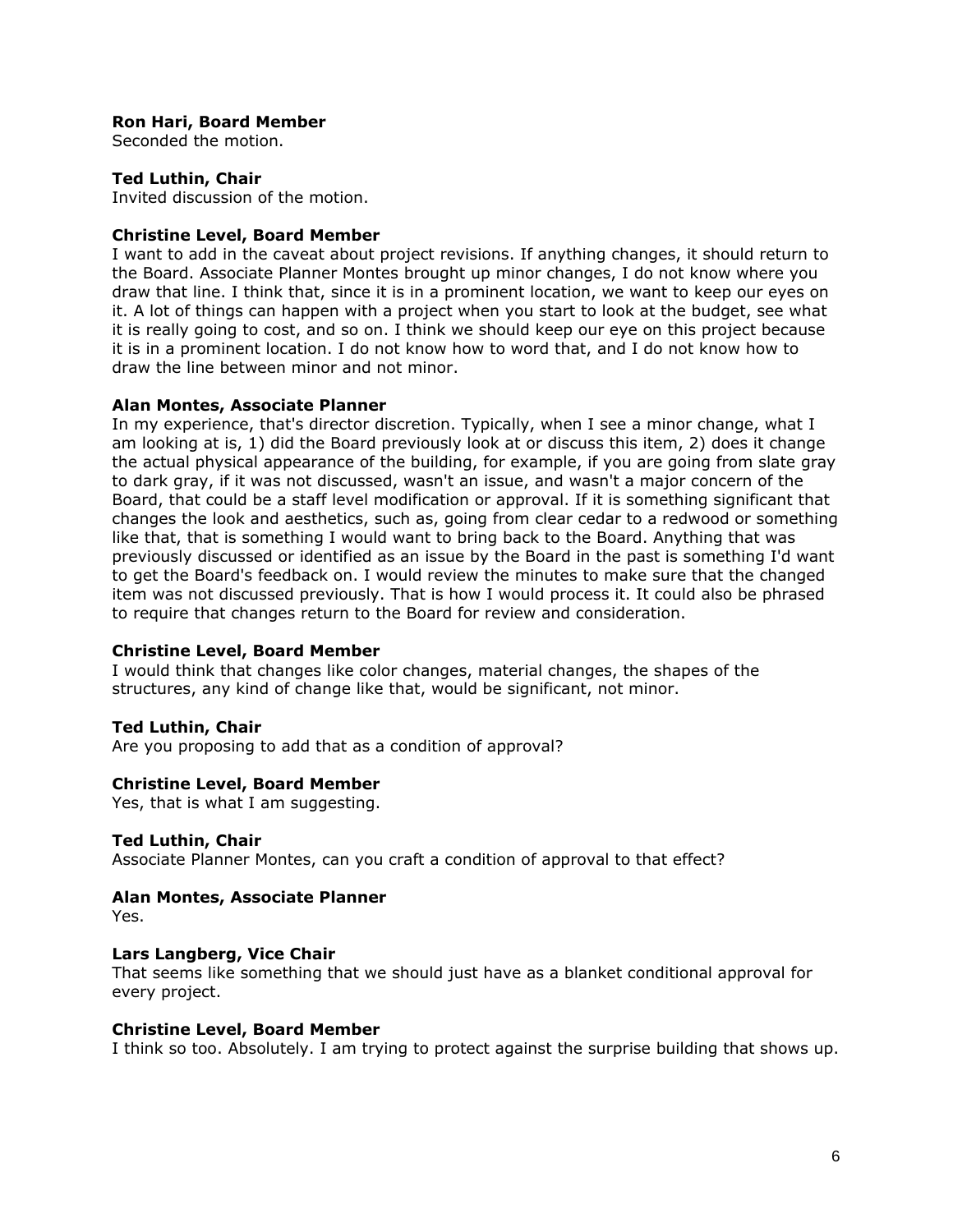# **Lars Langberg, Vice Chair**

Right. This project is more prominent than many, so you have to be extra careful. But it seems like any project, because when it goes for plan check it goes back to Planning for another look and if they see something that is quite different, they should bring it back to the Board.

### **Christine Level, Board Member**

We should be more specific because we have that building next to the Peter Lowell's building which changed substantially from what we approved, just as an example.

### **Lars Langberg, Vice Chair**

If there is this standard condition, maybe we should revisit that at another meeting just to review that condition moving forward.

### **Ron Hari, Board Member**

I agree with Vice Chair Langberg on this but as a separate issue, not pertaining just to this particular project at all.

## **Christine Level, Board Member**

I am going to be particular. If the colors change, the shapes change, the materials change, it comes back to the Board. I am not anticipating that this will happen, but I think we should look at it, if that's the case.

## **Ron Hari, Board Member**

That should be on any application, not just this one.

## **Christine Level, Board Member**

I am being specific here as opposed to having nothing. Yes, it should be, but it is not.

### **Ted Luthin, Chair**

Yes. This could be the first moving forward. I think that makes sense.

Members of the Board concurred.

### **Lars Langberg, Vice Chair**

I think that is fine. Except, I like what Associate Planner Montes said on minor changes. Not every color change, as an example, should need to come back to the Board.

### **Christine Level, Board Member**

That is where you get to that line in the sand. I do not know how to draw that line. I do not want it to be so vague that it could be anything, like if it goes from gray to orange. I agree if it is a shade of gray, but if it goes from gray to orange, as an example.

### **Ron Hari, Board Member**

You guys are making this way too complicated. Why don't we just go ahead and vote, and we can talk about this some other time?

### **Lars Langberg, Vice Chair**

Because one of the members of the Board wants to amend the motion.

### **Alan Montes, Associate Planner**

I was just reading the findings, and I noticed that the condition that references approval of the plans references the wrong date, it should read December 1, not November 10.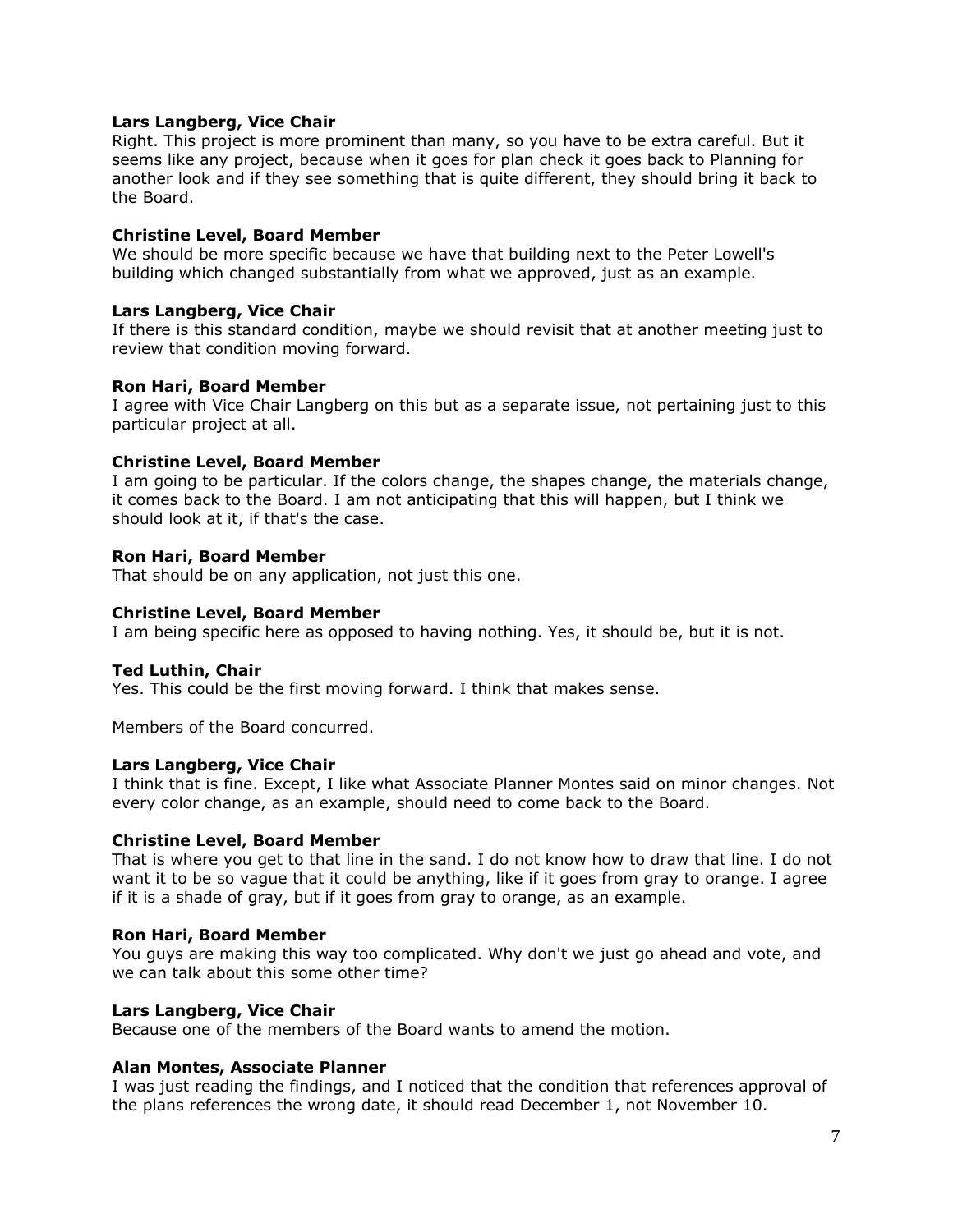The Board noted the correction.

### **Lars Langberg, Vice Chair**

While we are waiting, we still have deferred submittals to review at some point for signage and exterior lighting, right?

## **Grace Meeks, Applicant**

Yes, that is right.

### **Ron Hari, Board Member**

I think we should have a separate meeting about the issue on changes to projects after approval.

## **Ron Hari, Board Member**

Members of the Board concurred.

The Board continued to discuss potential changes to a project after approval and how that should be handled amongst themselves and with staff.

## **Grace Meeks, Applicant**

We totally understand and, if there is any kind of change like you are talking about, we do plan on bringing it back to the Board.

## **Ted Luthin, Chair**

Thank you. Our discussion has no reflection on you, or this particular project.

### **Christine Level, Board Member**

I know you would do that, and I appreciate that.

### **Alan Montes, Associate Planner**

Here is the language that I have used in my prior planning life:

The building techniques, materials, elevations, and appearance of this project as presented for approval by the Design Review Board on this date shall be the same as required for the issuance of a building permit. Any modifications to the approved plans shall be submitted to the planning department, in writing detailing the changes prior to submitting to the building division. Any future additions, expansions, remodeling shall be clearly detailed and submitted to the Planning Department, subject to review and approval of the Planning Director and the Design Review Board if necessary. That is kind of how I previously handled these types of situations. That gives us the ability to either do it in house or take it to the Design Review Board.

### **Lars Langberg, Vice Chair**

That sounded good to me.

## **Christine Level, Board Member**

That sounds reasonable to me.

### **Alan Montes, Associate Planner**

I can bring that language over if the Board thinks it is appropriate. I can modify it to fit with Sebastopol.